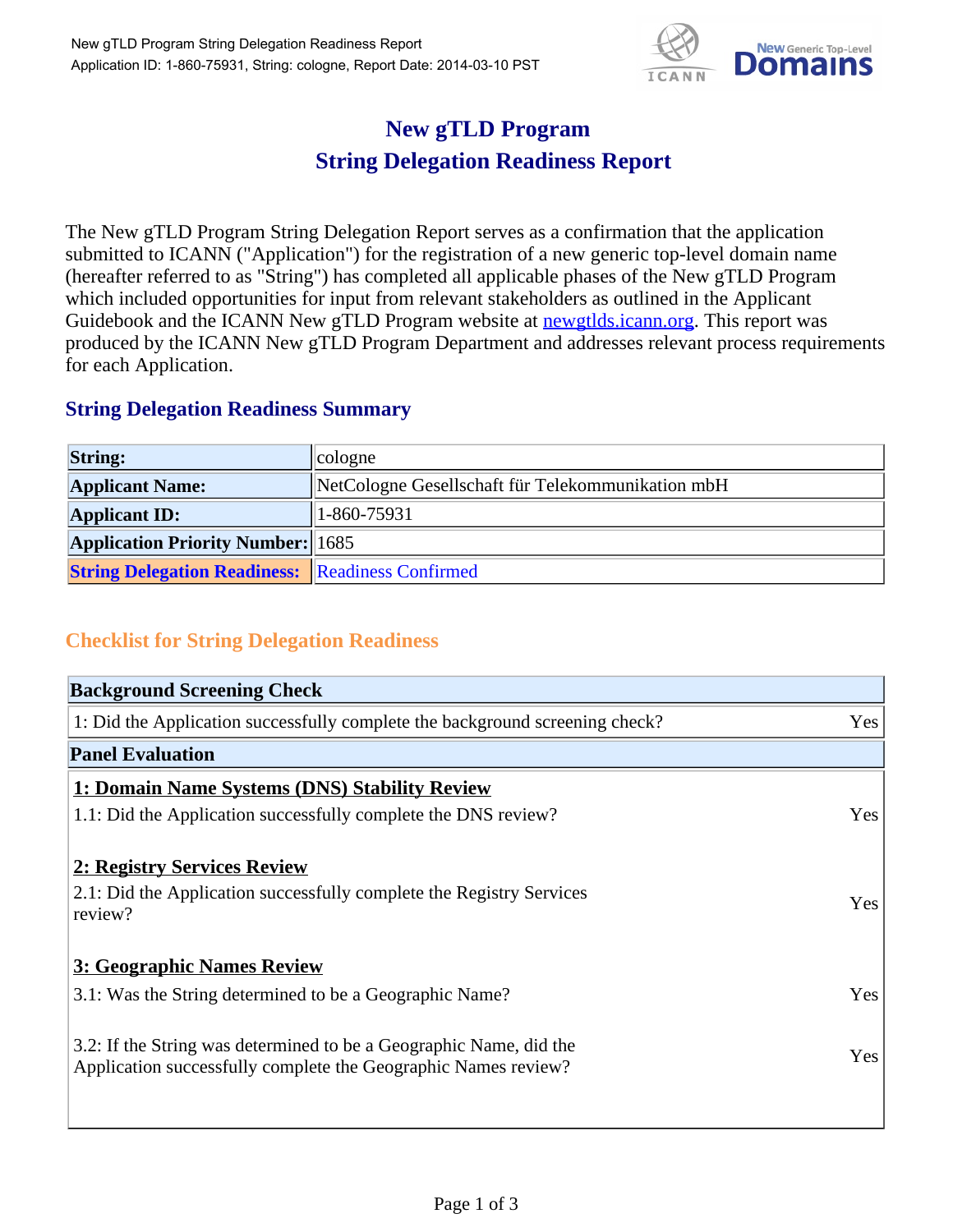

| 4: Financial Review                                                                |            |
|------------------------------------------------------------------------------------|------------|
| $\vert$ 4.1: Did the Application successfully complete the Financial Capability    | Yes        |
| review?                                                                            |            |
| <b>5: Technical Review</b>                                                         |            |
| 5.1: Did the Application successfully complete the Technical and                   | <b>Yes</b> |
| <b>Operation Capability review?</b>                                                |            |
|                                                                                    |            |
| <b>6: String Similarity Review</b>                                                 |            |
| $\vert$ 6.1: Was the Application determined to not be confusingly similar to other | Yes        |
| applied for strings, including through String Confusion Objections?                |            |
| 6.2: If the Application was determined to be confusingly similar to other          |            |
| applied for strings, including through String Confusion Objections, did the        |            |
| Application prevail in the string contention resolution process (CPE,              | N/A        |
| Auction, and/or Self-Resolution of String Contention via                           |            |
| withdrawal/termination of all other members in contention)?                        |            |

| <b>Public Comment Period</b>                                                                                                                                                                   |                |
|------------------------------------------------------------------------------------------------------------------------------------------------------------------------------------------------|----------------|
| 1: Was the public provided an opportunity to submit comments on the Application?                                                                                                               | Yes            |
| 2: Were comments for the Application considered by evaluation panels?                                                                                                                          | Yes            |
| <b>Objection Process</b>                                                                                                                                                                       |                |
| 1: Were objections filed against the Application?                                                                                                                                              | <b>No</b>      |
| 2: If objections were filed against the Application, did Applicant prevail in the dispute<br>resolution proceedings for all Legal Rights, Limited Public Interest and Community<br>Objections? | N/A            |
| Governmental Advisory Committee (GAC) Advice                                                                                                                                                   |                |
| 1: Did the GAC have an opportunity to provide advice for the Application?                                                                                                                      | Yes            |
| 2: Did the GAC provide consensus GAC advice that the String should not be approved by<br>the ICANN Board?                                                                                      | N <sub>o</sub> |
| 3: If the GAC provided consensus GAC advice to the ICANN Board, did the ICANN Board<br>(or New gTLD Program Committee) accept the GAC advice?                                                  | N/A            |
| <b>Accountability Mechanisms</b>                                                                                                                                                               |                |
| 1: Was the Application the subject of a complaint or review through one of ICANN's<br>accountability mechanisms (Reconsideration or Independent Review)?                                       | No             |
| 1.1: If yes, did the BGC, ICANN Board or New gTLD Program Committee determine that<br>the Application should not proceed to contracting?                                                       | N/A            |